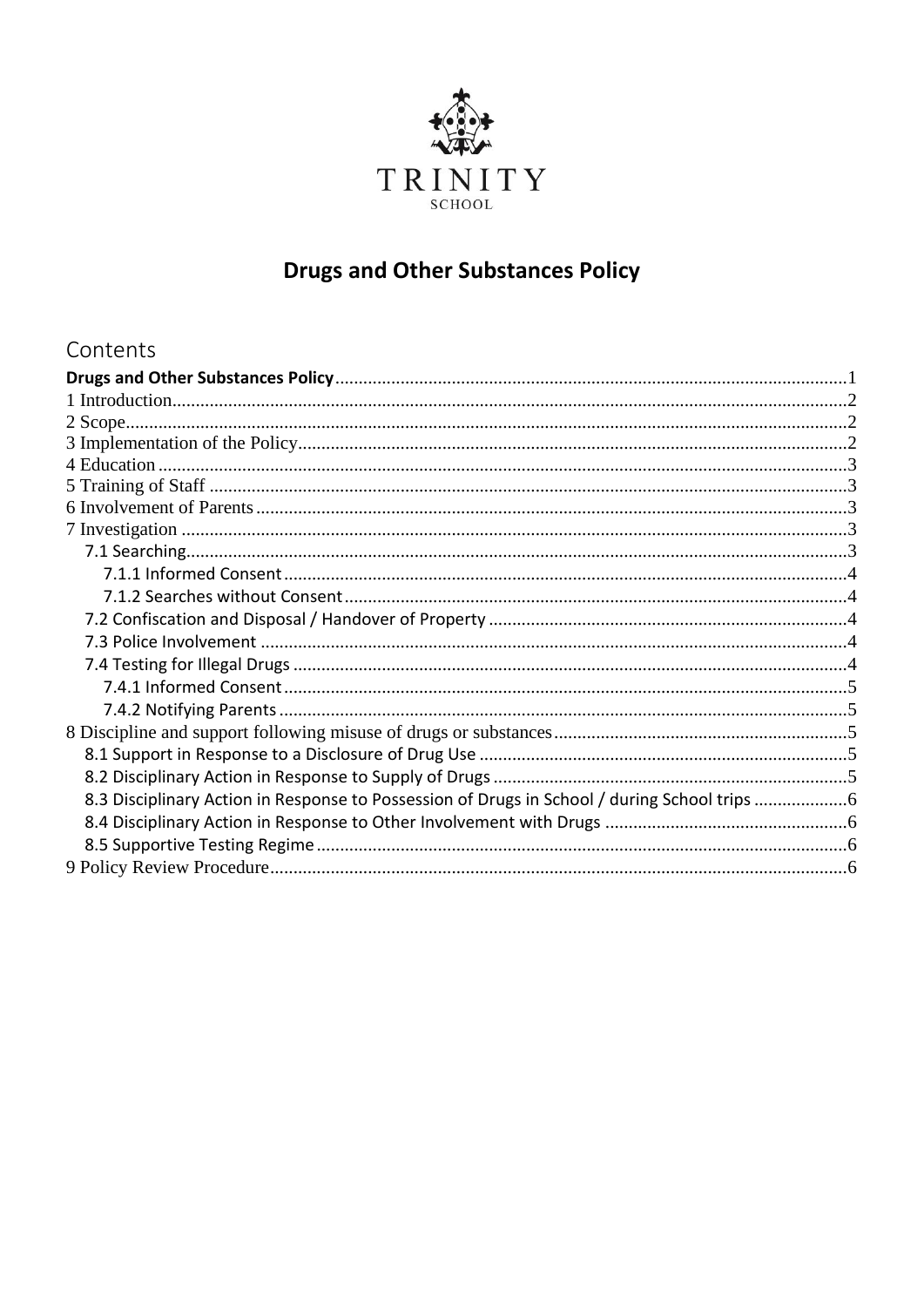# <span id="page-1-0"></span>**1 Introduction**

Young people face pressures to use or experiment with controlled drugs, alcohol, tobacco, and other substances. Our purpose as teaching professionals is to do all we can to reduce these pressures, to educate children about the risks of involvement with drugs and to maintain an environment free from illegal drugs and from the temptation to use illegal drugs and other harmful or potentially harmful substances. The responsibility for the education of our students is shared with parents and effective communication and co-operation is essential to the implementation of the school's policy.

It is also our purpose at Trinity:

- To provide students with accurate information about drugs, including 'legal highs', and other harmful or potentially harmful substances and make them aware of consequences of substance misuse.
- To help develop in each of our students the moral courage to reject those parts of "youth culture" which may be harmful to their health and well-being.
- To enable students to make healthy, informed choices by increasing knowledge, challenging attitudes and developing coping strategies.
- To provide support and confidential counselling for those who may otherwise be tempted to take risks or experiment with illegal drugs.
- To actively discourage the use of illegal drugs and to treat cases of illegal drug usage by students as serious misconduct which will be investigated and may lead to the imposition of sanctions against students.
- To provide a firm disciplinary framework for dealing with students who bring illegal drugs into School and use or tempt others to use them at or away from School premises. **Students involved with illegal drugs or new psychoactive substances in this way are liable to permanent exclusion.**

This policy has been drawn up in accordance with the guidance contained in the DfES guidance 'DfE and ACPO drug advice for schools' (September 2012).

Parents are expected to give their wholehearted support to these aims.

# <span id="page-1-1"></span>**2 Scope**

The policy applies at all times when a student is in the care of the school. It will also apply to complaints or other incidents in or out of School where an individual student or the reputation of the school is affected, for example when one student is found to have offered illegal drugs or other substances to another.

# <span id="page-1-2"></span>**3 Implementation of the Policy**

Implementation of this policy will be based upon trust and understanding between students, staff and parents and is seen as being in the best interests of all students at the school. It is also meant to act as a positive and effective deterrent. The Headmaster takes overall responsibility for the policy and its implementation, also for liaison with the Trinity Committee and the Whitgift Foundation, parents and appropriate outside agencies.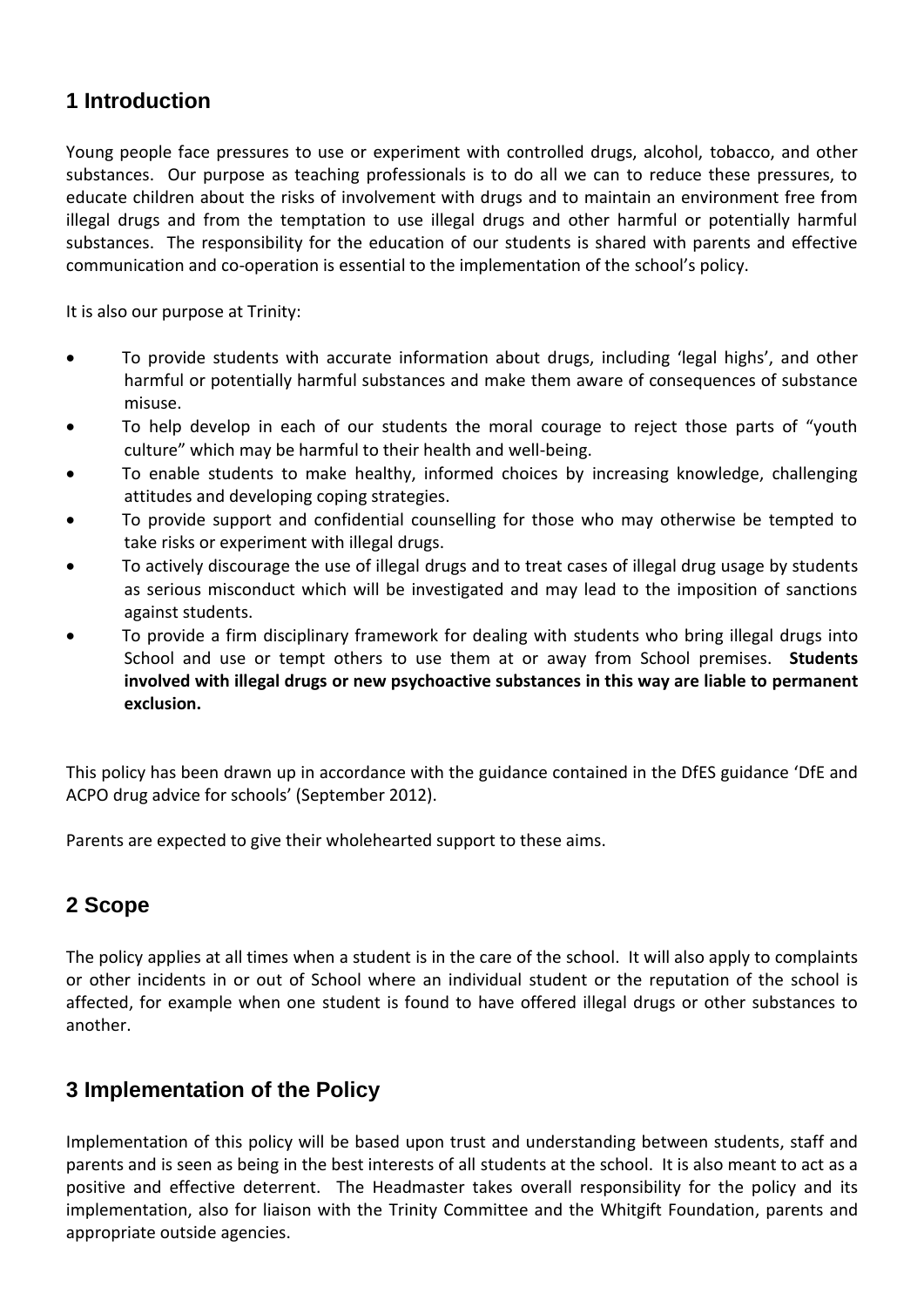# <span id="page-2-0"></span>**4 Education**

A continuing programme of education about drugs will be maintained in the school. The programme will be delivered primarily through the School's Personal Development programme.

# <span id="page-2-1"></span>**5 Training of Staff**

The programme of education for students will be complemented by appropriate in-service training for staff.

# <span id="page-2-2"></span>**6 Involvement of Parents**

Parents will be invited to the school on certain occasions to discuss issues related to adolescence and youth culture.

Parents are also encouraged to contact the school if they feel that their son/daughter may have been offered, or in any way be involved with illegal drugs.

This policy is available to parents via the school's website.

# <span id="page-2-3"></span>**7 Investigation**

The school will investigate any report of involvement with illegal drugs or substances. The investigation may involve segregating a student for no longer than necessary: asking them questions; asking them to give a written account of circumstances; searching their personal belongings; taking possession of property for analysis; and/or asking the student to provide a **urine/hair sample** under appropriate medical supervision. The student will have reasonable access to a telephone, toilet, food, and drink and will not be left unaccompanied for long periods of time. Interviews will normally be conducted by the Senior Deputy Head in the presence of the student's tutor or another teacher. Sources of information will not be disclosed. Parents will be kept informed so far as practicable.

#### <span id="page-2-4"></span>**7.1 Searching**

If staff believe a student possesses or has stored drugs and substances, it may be appropriate for a member of staff to carry out:

- A search of outer clothing; and/or
- A search of school property, e.g., students' lockers or desks; and/or
- A search of personal property, e.g., bag or pencil case within a locker.

Searches will be conducted in such a manner as to minimise embarrassment or distress. Any search of a student or his/her possessions will be carried out in the presence of the student where possible and another member of staff.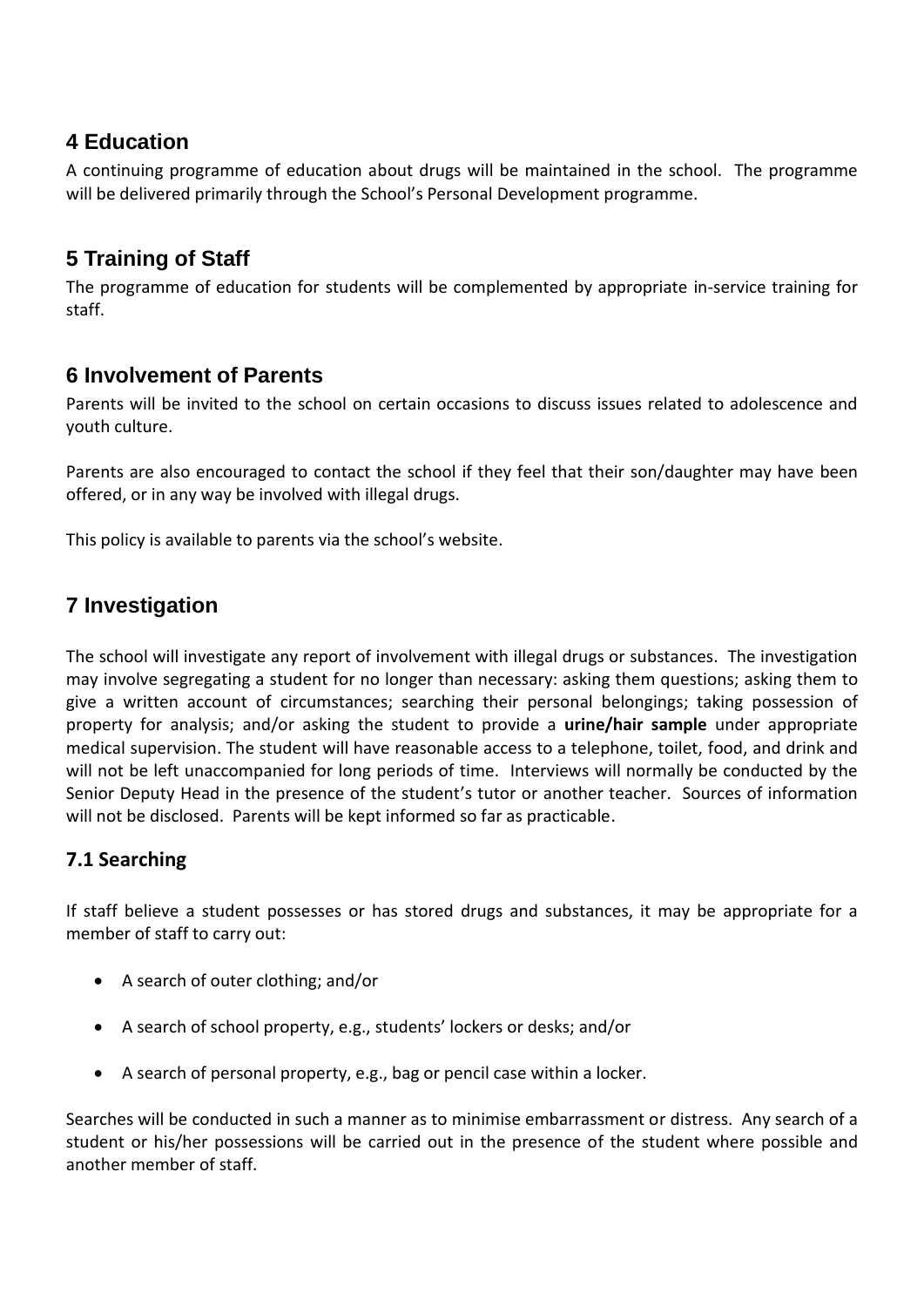Where a student is searched, the searcher and the second member of staff present will be the same gender as the student. For transgender students, the student will be asked to specify the preferred gender of the searchers.

<span id="page-3-0"></span>Where the student declines to allow a search, this will be considered in any subsequent disciplinary procedures.

#### **7.1.1 Informed Consent**

Before any search is undertaken, consent will usually be sought from the student if he/she is of sufficient maturity and understanding. The senior member of staff leading the search will determine whether the student is able to provide this consent. If the student refuses consent, he/she will be asked to say why they have refused. The school will be entitled to draw inferences from their response and general demeanour and the police may be informed.

#### <span id="page-3-1"></span>**7.1.2 Searches without Consent**

As per DfE Guidance Searching Screening and Confiscation (2018), the Senior Deputy Head and staff, authorised by the Headmaster, may search a student or student's possessions, without their consent, where they have reasonable grounds for suspecting that a student has a prohibited item in their possession. This includes alcohol, illegal drugs, tobacco, and cigarette papers.

## <span id="page-3-2"></span>**7.2 Confiscation and Disposal / Handover of Property**

Where the staff find anything which they have reasonable grounds for suspecting is a prohibited item, they may seize and retain or dispose of the item, taking police advice about its disposal or handover where necessary.

The school will take temporary possession of a substance that is or is suspected to be an illegal drug to protect the student from harm and from committing the offence of possession. This is permitted in law. School staff will not attempt to analyse or taste an unidentified substance. The substance will be handed over to the police, who will be able to identify whether it is an illegal drug.

#### <span id="page-3-3"></span>**7.3 Police Involvement**

If the School seizes a controlled drug, or what staff believe to be such, the school will contact the police to arrange handover. Until it can be passed to the police, the substance will be placed in a plastic bag and labelled with the time and date of the seizure, along with the names of witnesses present, and it will be retained in a secure location.

The police may elect to investigate using their own procedures or may pass the matter back to the school to investigate.

The school may use its discretion to decide whether police involvement is appropriate in cases where controlled drugs are not found during a search.

#### <span id="page-3-4"></span>**7.4 Testing for Illegal Drugs**

Parents are reminded of the Terms and Conditions (Parental Contract) 7.2 'We may undertake drug testing of your child. The school may undertake drugs testing of students in accordance with it drugs or substance misuse policy which has been adopted with the aim of safeguarding the health and safety of all students.'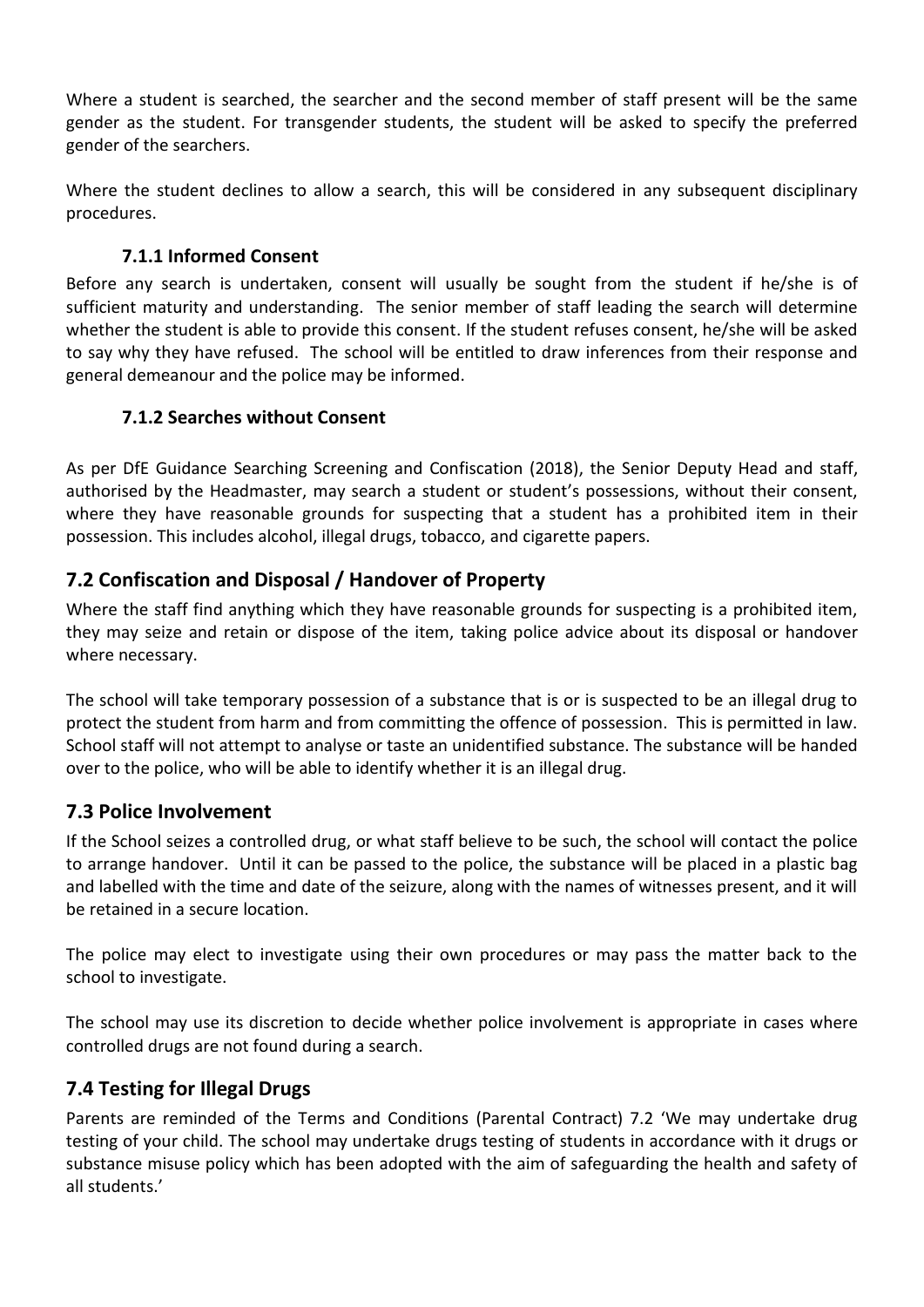From this it should be noted that if, outside the context of confidential counselling, the Headmaster or one of his Deputies may require a student to undergo a drugs test as per the Drugs Testing guidelines found at the end of this document.

Testing procedures will be in accordance with standard good practice, using an external provider to complete the test with due regard to the privacy and dignity of the student throughout.

<span id="page-4-0"></span>Inferences may be drawn from a refusal of a test in these circumstances and may result in the student being required to leave the school community forthwith and/or the police being informed.

#### **7.4.1 Informed Consent**

The relevant consent to a drugs test is that of the student rather than the parents, even if the student is under 16 years of age, provided he/she is of sufficient maturity and understanding and gives his/her informed consent in writing. The member of staff leading the search will determine whether or not the student is able to provide this consent and may request the additional opinion of a medically qualified member of staff.

#### **7.4.2 Notifying Parents**

<span id="page-4-1"></span>Reasonable endeavours will always be made, before a urine and/or hair sample is taken, to notify a parent, or guardian of the requirement for a sample and the reasons for that requirement.

# <span id="page-4-2"></span>**8 Discipline and support following misuse of drugs or substances**

#### <span id="page-4-3"></span>**8.1 Support in Response to a Disclosure of Drug Use**

Where a student discloses to a member of staff that they are/have taking/taken illegal drugs, the member of staff (except the counsellor as described above) should make clear to the student that the information will be shared with the Headmaster and/or Senior Deputy Head and the Designated Safeguarding Lead.

Help will be provided for any students genuinely seeking it as part of the school's pastoral care provision and students would be expected to go on a supportive regime (9.4). The School Counsellor allows students to discuss their anxieties about drugs or substances in confidence if they need to do so, assuming the safety of the student or of other students is not considered to be at risk.

If disclosure of involvement with drugs, or requests for support, come after concerns have been raised by the school, or after the start of an investigation regarding bringing drugs into school, possessing them during school trips/activities or supplying drugs, the disciplinary response will take priority, with due regard to the welfare of the student. In other words, admitting to these behaviours will not result in the replacement of a disciplinary response by a pastoral one.

#### <span id="page-4-4"></span>**8.2 Disciplinary Action in Response to Supply of Drugs**

Those who sell illegal drugs, possess them with intent to supply, distribute them, encourage others to use them, whether on or off school premises can expect to be excluded. A decision to exclude or require a student to leave will be subject to the normal procedures of appeal established by the Whitgift Foundation.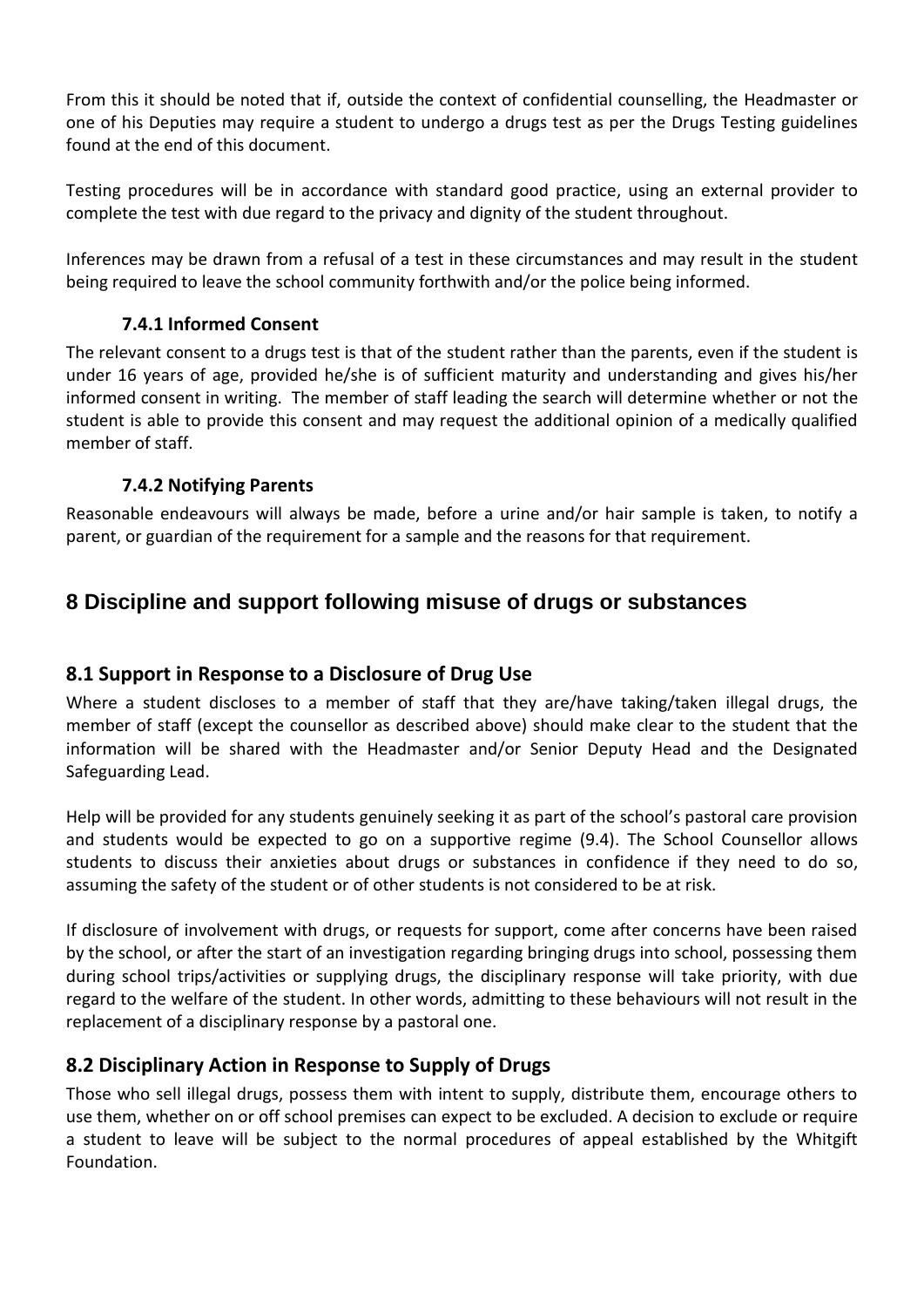# <span id="page-5-0"></span>**8.3 Disciplinary Action in Response to Possession of Drugs in School / during School trips**

If a student brings illegal drugs into school or is found with them in school or on a school trip or visit the student is likely to be excluded from school. A decision to exclude or require a student to leave will be subject to the normal procedures of appeal established by the Whitgift Foundation.

#### <span id="page-5-1"></span>**8.4 Disciplinary Action in Response to Other Involvement with Drugs**

In every other case where the Headmaster is satisfied that there has been involvement in illegal drugs on or off School premises while under School auspices, or where a student has tested positively to illegal drugs, the student will normally be excluded, as the health and safety of other students is directly at risk.

Alternative sanctions, depending on all the circumstances, including the student's degree of involvement, and at the sole discretion of the Headmaster after consultation with the Chair of Governors, may include a suspension and a contract.

## <span id="page-5-2"></span>**8.5 Supportive Testing Regime**

As an alternative to permanent exclusion, in cases which do not involve possession of drugs in school/on school trips or visits, or supply/encouragement of others to use illegal drugs, the Headmaster in his sole discretion (after consultation with the Chair of Governors) may permit the student to remain at School subject to a regime of testing without suspicion at intervals for the rest of the student's time at Trinity. Drug testing will not take place during any period of external examinations. The students and their parent(s) to whom the regime is offered would be required to confirm their consent in writing. A student testing positive to illegal drugs while on this regime would be permanently excluded with immediate effect. Any records of drug testing will not be used for any other purpose.

# <span id="page-5-3"></span>**9 Policy Review Procedure**

This policy will be reviewed:

- Following any serious incident involving students and drugs
- Following the issue of any new guidance from the Department for Education (DfE)
- In any event, every 2 years

| Author / Reviewer:                            | Sara Ward                |
|-----------------------------------------------|--------------------------|
|                                               | Deputy Head (Pastoral)   |
| Date of last review:                          | March 2022               |
| Policy approved by:                           | Senior Management Team   |
| Date of Approval:                             | March 2022               |
| Date of next Review:                          | <b>March 2024</b>        |
| Governor committee responsible for oversight: | <b>Welfare Committee</b> |
| Chairperson of Governor committee:            | John Crozier             |
| Date of review by committee:                  |                          |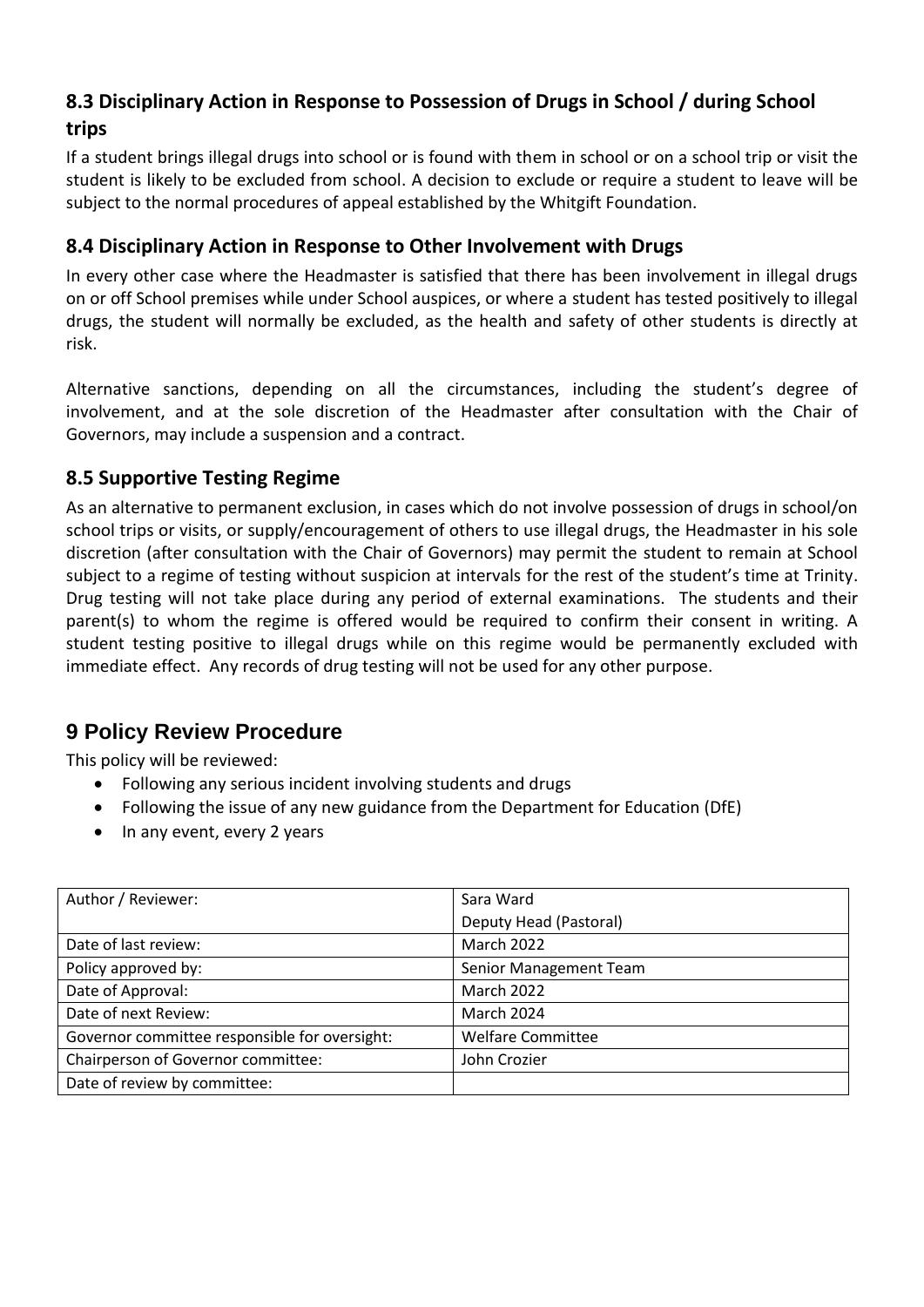## **Appendix 1:**

## **Supportive Regime Agreement**

Student's full name: Date: Students' date of birth: Student's current school year and age:

I understand that the school has concerns about my wellbeing because I have made a voluntary admission of having used a controlled drug or substance.

As an alternative to permanent exclusion, the Headmaster has offered me a supportive regime under which:

- For a period agreed by the Headmaster, up to the full duration of my remaining time at Trinity, without obligation on the part of the School, I may at any time be asked to undertake a drugs test for analysis in accordance with the procedures described in the attached policy which I have read and understood.
- I understand that I may be asked to undertake a drugs test at any reasonable time even though no grounds exist at that time to suspect that I have been involved with drugs or substances.
- I agree to be subject to this regime and to co-operate with the school in every respect. I understand that the school will take all reasonable care to preserve my confidentiality and dignity in the operation of this regime.
- I also understand that if without good reason I fail to co-operate with this regime or if a test proves positive, I would almost certainly be required to leave the school.

**Signed: \_\_\_\_\_\_\_\_\_\_\_\_\_\_\_\_\_\_\_\_\_\_\_\_\_\_\_\_\_\_\_\_ Date: \_\_\_\_\_\_\_\_\_\_\_\_\_\_\_\_\_\_\_\_\_\_\_\_**

#### **Declaration of parents/guardian**

I/We the undersigned accept the Headmaster's offer of a supportive regime for the above named student, as laid out above.

I/We undertake to co-operate with the regime in all respects and to pay the laboratory charges for the testing as required.

I/We give our prior consent to the random testing of our son/daughter as a part of the supportive regime.

| Signed                         | Signed                         |
|--------------------------------|--------------------------------|
| <b>Full name</b>               | <b>Full name</b>               |
| <b>Relationship to student</b> | <b>Relationship to student</b> |
| Date                           | <b>Date</b>                    |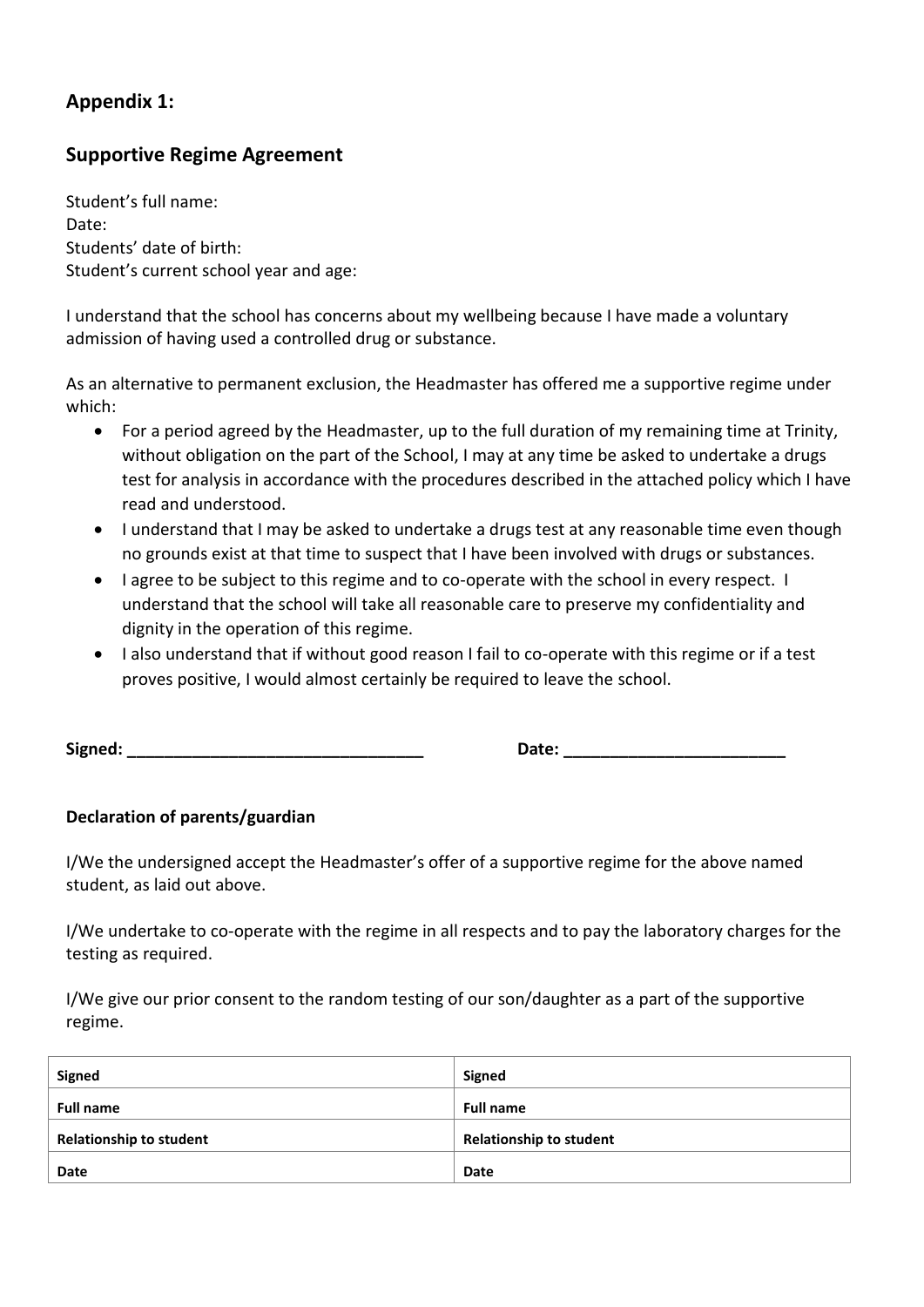## **Appendix 2:**

## **Drug Testing Regime – Procedures for Testing**

#### **General Information**

Students who are subject to an ongoing Supportive Regime can be tested at any time during the agreement.

The test is a six or nine test panel that tests for:

- cannabinoids,
- amphetamines and methamphetamines
- Cocaine
- Opioids
- Benzodiazepines

Included on a 9-panel test are the following drugs:

- Ketamine
- Mephedrone
- Methadone

The hair test registers use within approximately 3 weeks.

The cost of this test is approximately £300. The parent(s) will be invoiced for this amount (or a pro rata contribution for bursary candidates) after the test.

#### **Planning and Organisation on and before test day**

Testing will be booked to take place before midday on the day it is happening, to ensure that Games lessons or early finishes do not complicate procedures, and to allow sufficient time to inform parents once testing has commenced.

Tests will not be booked during internal school exam weeks (either the test itself or the 3 days wait for results) and they will not be booked within 2 weeks of a public exam (GCSE or A level).

In advance of the testing day, the timetable for the student to be tested will be checked, so that his/her whereabouts is known for each lesson of the day. If the student has any free periods during which their whereabouts is likely to be unpredictable, or – for Upper Sixth students – afternoon free periods when they might leave the site to go home, this will be considered when planning the day.

In advance of the testing day, the Director of Co-curricular will be consulted about any trips or visits which could mean that the student to be tested is not present in school that day.

At the start of the school day when the test is booked to take place, the presence of the student to be tested will be confirmed by a register check. The Counsellor's list/Music timetable will also be checked to ensure we can be confident of quickly locating the student when the test is due to happen.

The test will take place in the Senior Deputy's Office.

The student will be called to the School Office when the test is ready to commence. He/she will be asked to bring their school bag. They will be met at the school office by the PA to the Senior Deputy Head, who will bring the student to his office. In his office the Senior Deputy Head will tell the student that the test